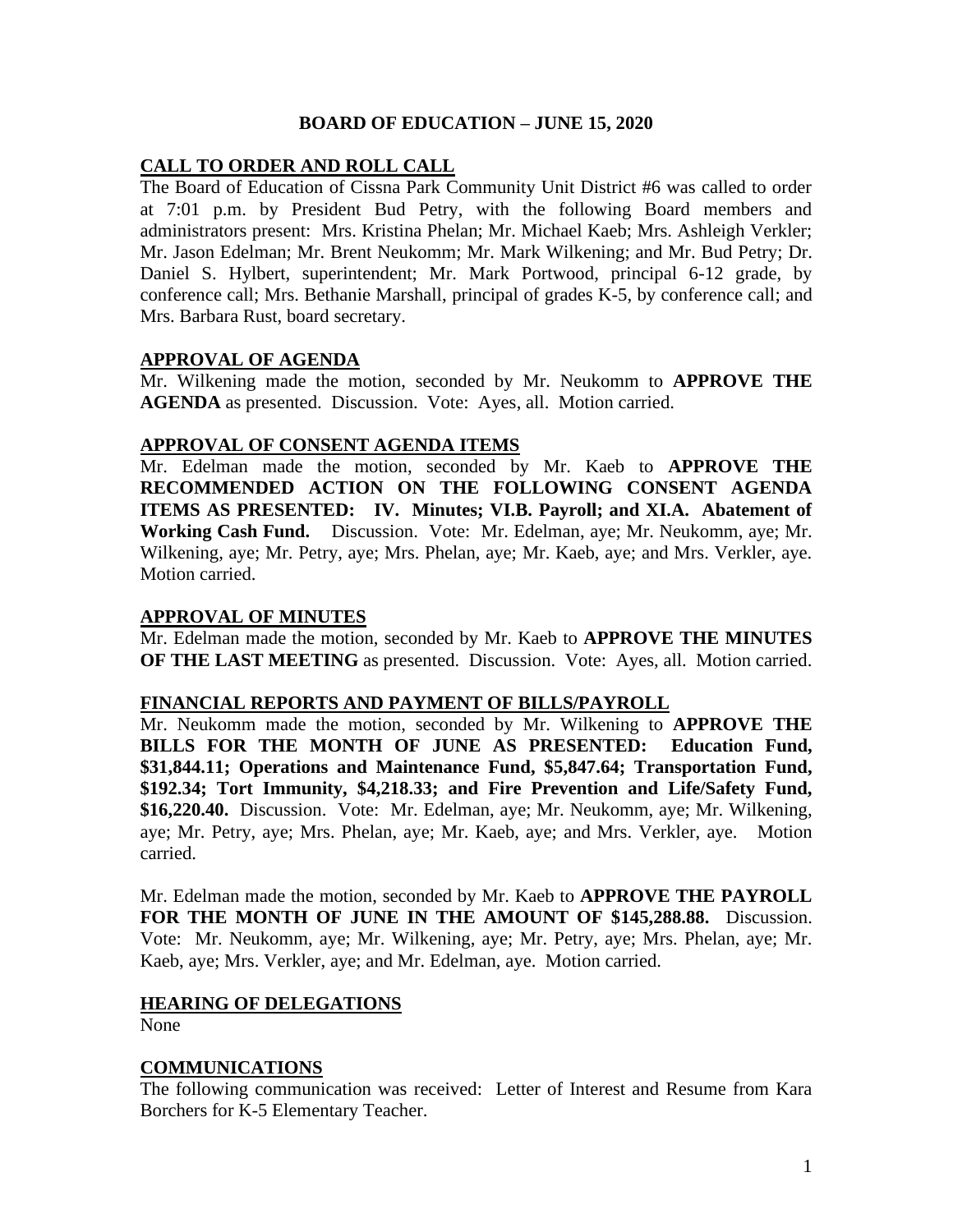# **COMMITTEE REPORTS**

### **Negotiations & Personnel Committee**

Mr. Wilkening made the motion, seconded by Mrs. Phelan to **APPROVE A 2.25% SALARY INCREASE FOR THE NON-CERTIFIED STAFF AND JR/SR HIGH SCHOOL PRINCIPAL FOR THE 2020-2021 SCHOOL TERM.** Discussion. Vote: Mr. Neukomm, aye; Mr. Wilkening, aye; Mr. Petry, present; Mrs. Phelan, aye; Mr. Kaeb, aye; Mrs. Verkler, aye; and Mr. Edelman, aye. Motion carried.

#### **Building Committee**

Mr. Edelman made the motion, seconded by Mr. Neukomm to **APPROVE THE PROPOSAL SUBMITTED BY QUALITY NETWORK SOLUTION AND SENERGY ELECTRIC TO REPLACE THE PHONE/INTERCOM SYSTEM AT A COST OF \$37,913.07. HALF OF THE PROJECT COST (\$18,956.53) WILL BE COVERED THROUGH THE STATE MAINTENANCE GRANT WITH THE OTHER HALF BEING PAID FOR USING DISTRICT FUNDS.** Discussion. Vote: Mrs. Phelan, aye; Mr. Kaeb, aye; Mrs. Verkler, aye; Mr. Edelman, aye; Mr. Neukomm, aye; Mr. Wilkening, aye; and Mr. Petry, aye. Motion carried.

Discussion of potentially converting the outside basketball courts back into tennis courts was discussed. Mrs. Phelan, board member, spoke to the board about the desire to have tennis courts available to the community and students. She is looking into grants and public funding that would cover resurfacing and drawing lines; also, tennis equipment could be made available through this grant. The board felt that it was worth pursuing. A possible survey may be sent out to the community and students.

# **Finance Committee**

Economic Development Board Update – Mr. Petry gave the board an update on the reconvened start-up of the Cissna Park Economic Board. The development board has received an infusion of funds through a grant that will benefit with school and community. One of the long range plans is for businesses to apply for mini grants which could be used for a variety of reasons, such as video cameras. Mr. Petry will keep the board informed as the Economic Board moves forward.

# **REPORT FROM PRINCIPALS**

Mrs. Bethanie Marshall informed the board that surveys have been sent to parents and staff regarding the recent remote learning. About one-third of the staff and forty-three parents have responded so far—surveys are due by Sunday, June 21<sup>st</sup>. Input has been positive and informative so far. Access to technology and chrome books will be part of the district's future.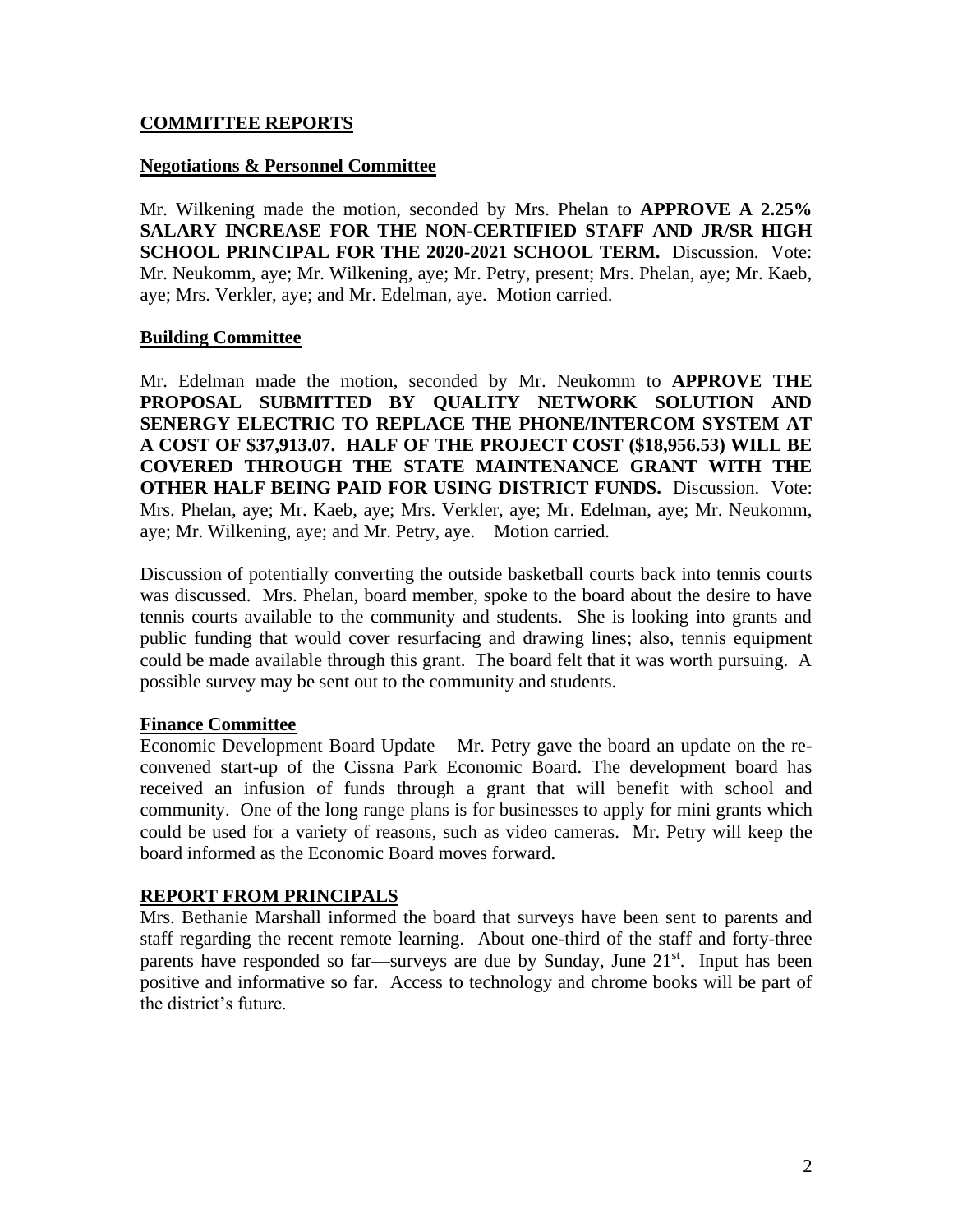Mr. Mark Portwood thanked Mr. Petry and the board for approving the raise for support staff and himself. Mr. Portwood then highlighted changes made in the junior high/high school handbook. After some discussion, it was decided to change the minimum grade point average requirement of the Cissna Park Honor Society from 9.5 to 10.0. Also changed was the graduation requirements of students required to take one semester of consumer education and one semester of economics.

Mr. Portwood also shared with the board that St. Paul's Woodworth would like to explore a sports cooperative with Cissna Park at the junior high level; and Christ Lutheran would like to explore a sports cooperative with Cissna Park at the high school level with boys' baseball and boys' basketball. Mr. Portwood suggested placing the possibility of sports cooperatives on the July board agenda with a possible motion to vote.

Prom will be held on July  $10<sup>th</sup>$  at the City Center in Champaign. The prom will be held following the guidelines of the Champaign County Public Health Department. Graduation will be held July  $17<sup>th</sup>$  in the park following public health state safety guidelines.

Discussion of potentially splitting of Kindergarten class for 2020-2021 school term was held. Twenty-seven students have pre-registered. After some discussion, the board agreed to split the class. The split will potentially be for 3 to 4 years—K,  $1<sup>st</sup>$ ,  $2<sup>nd</sup>$ , and potentially 3<sup>rd</sup> grade. Dr. Hylbert said that two qualified applicants have applied for the second Kindergarten teaching position.

Mr. Wilkening made the motion, seconded by Mrs. Phelan to **ADOPT THE ELEMENTARY STUDENT HANDBOOK, THE JUNIOR HIGH / HIGH SCHOOL STUDENT HANDBOOK, THE ACTIVITY HANDBOOK; AND THE TEACHERS' HANDBOOK FOR 2020-2021 AS PRESENTED.** Discussion. Vote: Ayes, all. Motion carried.

Mr. Wilkening made the motion, seconded by Mr. Kaeb to **EMPLOY MRS. KARA BORCHERS AS A K-5 SELF-CONTAINED TEACHER PENDING RECEIPT OF THE REQUIRED STATE LICENSURE FOR THE 2020-2021 SCHOOL TERM WITH DUTIES TO BE ASSIGNED BY THE SUPERINTENDENT.** Discussion. Vote: Mr. Kaeb, aye; Mrs. Verkler, aye; Mr. Edelman, aye; Mr. Neukomm, aye; Mr. Wilkening, aye; Mr. Petry, aye; and Mrs. Phelan, aye. Motion carried.

# **SUPERINTENDENT'S REPORT**

Mr. Edelman made the motion, seconded by Mr. Kaeb to **ABATE THE WORKING CASH FUND BY \$18,500.00 AND TO PERMANENTLY TRANSFER THE SAME AMOUNT TO THE EDUCATION FUND.** Discussion. Vote: Mr. Wilkening, aye; Mr. Petry, aye; Mrs. Phelan, aye; Mr. Kaeb, aye; Mrs. Verkler, aye; Mr. Edelman, aye; and Mr. Neukomm, aye. Motion carried.